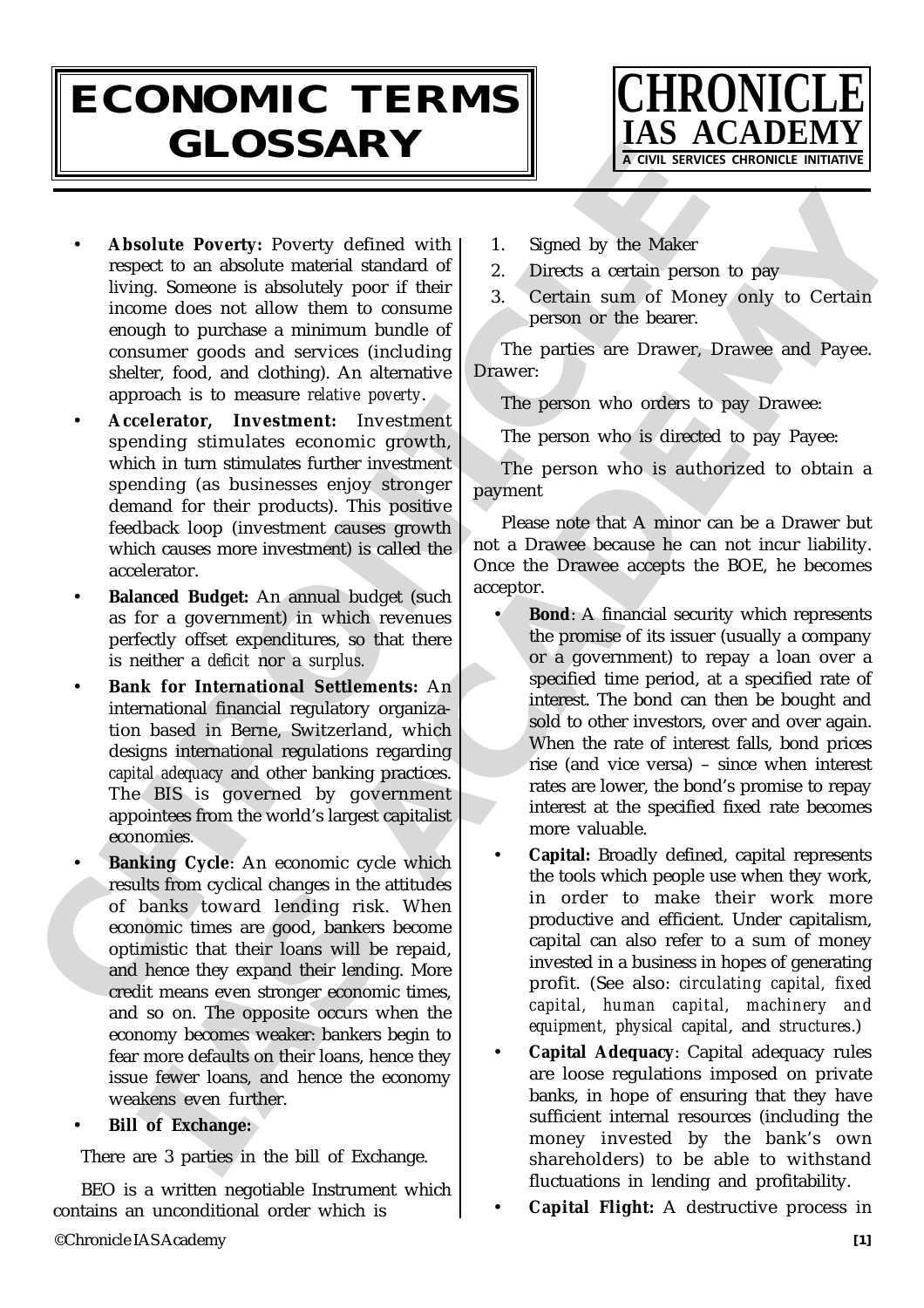which investors (both foreigners and domestic residents) withdraw their financial capital from a country as a result of what are perceived to be non-favourable changes in economic policies, political conditions, or other factors. The consequences of capital flight can include a contraction in real investment spending, a dramatic depreciation in the exchange rate, and a rapid tightening of credit conditions. Developing countries are most vulnerable to capital flight.

- **Capital Gain:** A capital gain is a form of profit earned on an investment by re-selling an asset for more than it cost to buy. Assets which may be purchased for this purpose include stocks, bonds, and other financial assets; real estate; commodities; or fine art.
- **Carbon Tax:** An *environmental tax* which is imposed on products which utilize carbonbased materials, and hence contribute to greenhouse gas pollution (including oil, gas, coal, and other fossil fuels). The level of the tax should depend on the carbon (polluting) content of each material.
- **Commodity:** Anything that is bought and sold for money is a commodity – including produced goods and services, inputs (such as capital or raw materials), and even labour.
- in conomic policies, political conditions, or resulting from their other factors. The consequences of capital company (should il ose any information in the consequence of capital in the animal difficulties, or separation • **Consumer Price Index:** The consumer price index (CPI) is a measure of the overall *price level* paid by consumers for the various goods and services they purchase. Retail price information is gathered on each type of product, and then weighted according to its importance in overall consumer spending, to construct the CPI. Monthly or annual changes in the CPI provide a good measure of the rate of consumer price *inflation*.
	- **Consumption:** Goods and services which are used for their ultimate end purpose, meeting some human need or desire. Consumption can include private consumption (by individuals, financed from their personal incomes) or public consumption (such as education or health care–consumption organized and paid for by government). Consumption is distinct from *investment*, which involves using produced goods and services to expand future production.
	- **Corporation:** A corporation is a form of business established as an independent legal

entity, separate from the individuals who own it. A major benefit, for the owners, of this form of business is that it provides for *limited liability* for its owners: potential losses resulting from their ownership of the company (should it lose money, face legal difficulties, or experience other problems) are limited to the amount initially invested by the owners. The owners' other personal wealth is kept separate and protected from claims against the corporation. The corporation is thus well-suited to the *joint stock* form of ownership.

- can include a contraction in real difficulties or specime content in the extange rate, and a could not be a small of the small of the small of the small of the small of the small of the small of the small of the small of • **Corporatism:** A system for managing wage determination and income distribution, in which wage levels are determined centrally (across industries or even entire countries) on the basis of productivity growth, profitability, and other parameters, following some process of consultation or negotiation involving unions, employers, and often government. Variants of this system are used commonly in Scandinavia, parts of continental Europe, and parts of Asia.
	- **Counter-Cyclical Policies:** Governments can take many different actions to offset the ongoing booms and busts of the privatesector economy. These policies include fiscal policies (increasing government spending when the economy is weak), monetary policies (cutting interest rates when needed to stimulate more spending), and social policies (like unemployment insurance) to maintain household incomes and spending even in a downturn.
	- **Credit:** The ability to purchase something without immediately paying for it – through a credit card, a bank loan, a *mortgage*, or other forms of credit. The creation of credit is the most important source of new money, and new spending power, in the economy.
	- **Credit Squeeze:** At times private banks become reluctant to issue new loans and credit, often because they are worried about the risk of default by borrowers. This is common during times of *recession* or financial instability. A credit squeeze can dramatically slow down economic growth and jobcreation.
	- **Cash Reserve Ratio**: The Cash Reserve Ratio is the amount of funds that the banks are bound to keep with Reserve bank of India, with reference to the demand and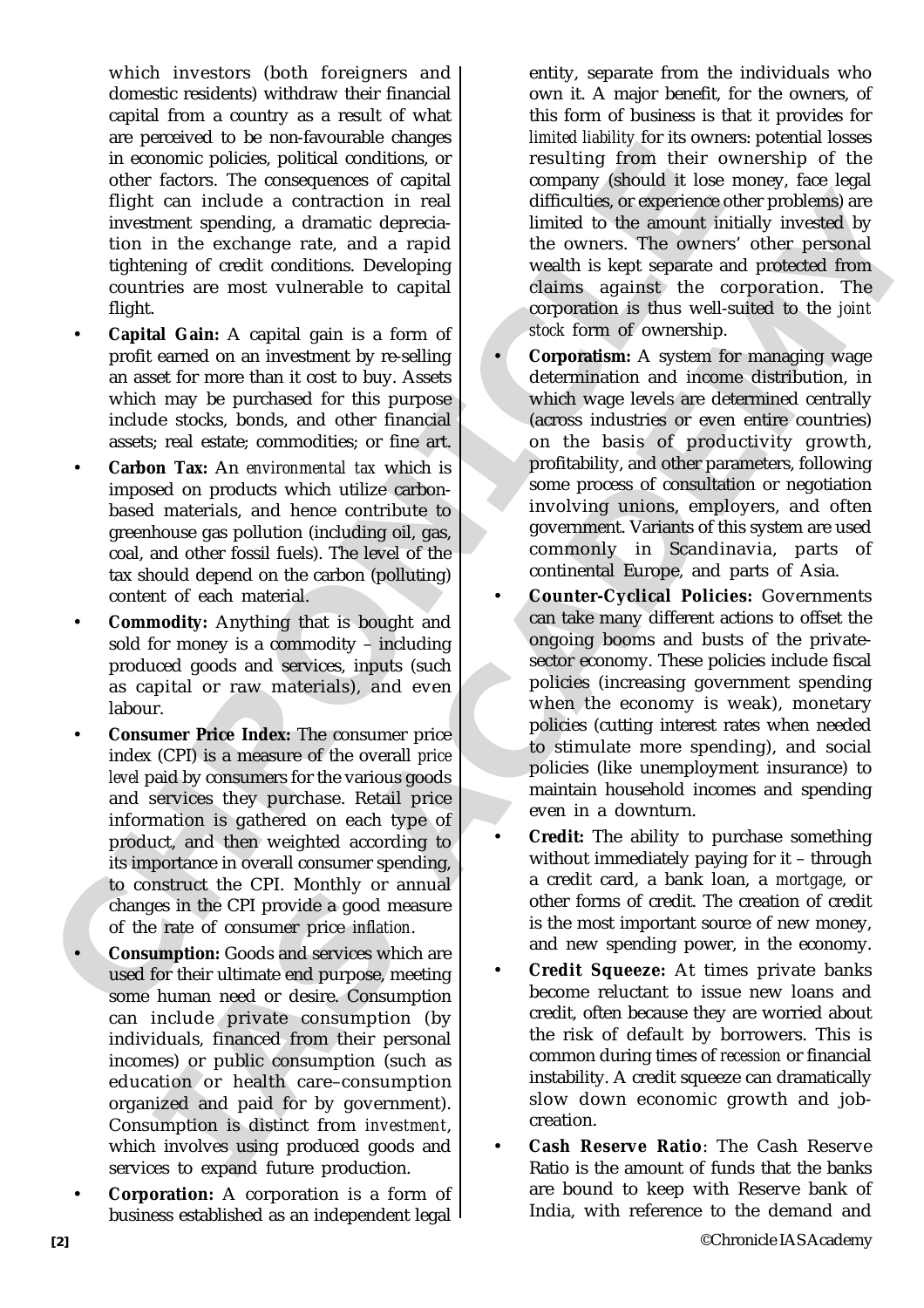time liabilities (NDTL) to ensure the liquidity and solvency of the Banks. Please note that earlier RBI was empowered to fix RBI between 3-20% by notification. However, from 2006 onwards the RBI is empowered to fix the CRR on its discretion without any ceiling. The CRR is maintained fortnightly average basis.

- From 2006 onweats the RBI is emproved undertook the local for the CRR is misioned to the CRR is mision and through the sering the CRR is mision and the case of mision cardinal exceeds be cased to the case that the case of Ing. The CRR is maintained fortnightly<br>
was as shown of mateaa GDP.<br>
Ing. The CRR is maintained fortnightly<br>
yage basis.<br>
Ingela basis. In section a government, bushess, or<br>
ideal on Rick Weightled Assets. It is a loweabo • **Capital to Risk Weighted Assets:** It is a standard metric to measure balance sheet strength of banks. BASEL I and BASEL II are global capital adequacy rules that prescribe a minimum amount of capital a bank has to hold given the size of its risk weighted assets. The old rules mandate banks to back every Rs. 100 of commercial loans with Rs. 9 of capital irrespective of the nature of these loans. The new rules suggest the amount of capital needed depends on the credit rating of the customer. The Risk Weighted Assets refer to the fund based assets such as Cash, Loans, Investments and other assets. This means that they are the total assets owned by the Banks, however, the value of each asset is assigned a risk weight (for example 100% for corporate loans and 50% for mortgage loans) and the credit equivalent amount of all off-balance sheet activities. Each credit equivalent amount is also assigned a risk weight.
	- **'Current Account Deficit':** A measurement of a country's trade in which the value of goods and services it imports exceeds the value of goods and services it exports. The current account also includes net income, such as interest and dividends, as well as transfers, such as foreign aid, though these components tend to make up a smaller percentage of the current account than exports and imports. The current account is a calculation of a country's foreign transactions, and along with the capital account is a component of a country's balance of payment.
	- **Debt:** The total amount of money owed by an individual, company or other organization to banks or other lenders is their debt. It represents the accumulated total of past borrowing. When it is owed by government, it is called public debt, and it represents the accumulation of past budget deficits.
- **Debt Burden:** The real economic importance of a debt depends on the interest rate that must be paid on the debt, and on the total income of the consumer or business that undertook the loan. For public debt, the most appropriate way to measure the debt burden is as a share of national GDP.
- **Deficit:** When a government, business, or household spends more in a given period of time than they generate in income, they incur a deficit. A deficit must be financed with new borrowing, or by running down previous savings.
- **Deflation:** A decline in the overall average level of prices. Deflation is the opposite of *inflation*.
- **Depreciation:** This represents the loss of value from an existing stock of real *capital* (for an individual company or for the whole economy), reflecting the normal wear-andtear of machinery, equipment, and infrastructure. A company or country must invest continuously just to offset depreciation, or else its capital stock will gradually run down.
- **Depression**: A depression is a very deep, long, and painful recession, in which unemployment rises to very high levels, and economic output does not bounce back.
- **Derivatives:** A derivative is a financial asset whose resale value depends on the value of other financial assets at different points in time. Its value is thus "derived" from the value of other financial assets, and is hence very difficult to predict. Examples of derivatives include futures, options, and swaps.
- **Discretionary Fiscal Policy:** Some government taxing and spending programs can be adjusted by government in response to changing economic circumstances. These discretionary measures (increasing or decreasing particular taxes or spending) are usually used as a *counter-cyclical policy*.
- **Distribution:** The distribution of income reflects the process by which the real output of goods and services produced by the economy is allocated to different individuals and groups of people. Distribution can be measured across individuals (comparing high-income and low-income households), or across classes (comparing the incomes of workers, small businesses, and capitalists).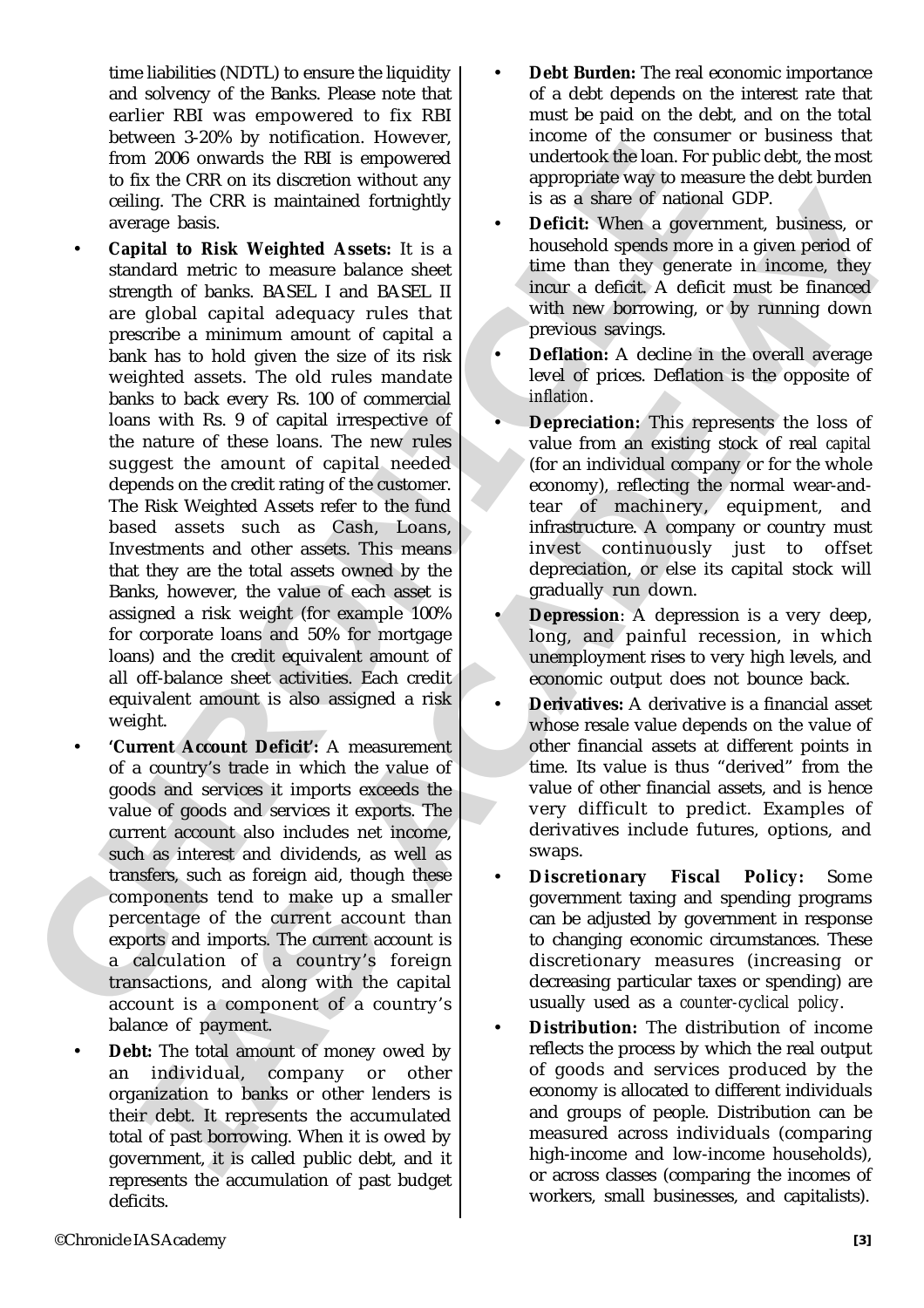- **Dividends:** Many companies pay a cash dividend (quarterly or annually) to the owners of its shares. This is an enticement to investors to purchase that company's shares, and represents a way of distributing some of a company's profits to its ultimate owners. Individual investors can capture profits in other ways, as well – such as through *capital gains*.
- **Economic Growth:** Economic growth is the expansion of total output produced in the economy. It is usually measured by the expansion of *real GDP*.
- charge of a company is point to the simulation of the correct some of a company is point to the simulation of the correct some strength in other values of the simulation of the correct some of a control of the simulation rs. Individual investors can capacity in the compelled by some that is a simple of the prior in the capacity of the measure of the competitive of the competitive of the competitive of the competitive of the competitive of • **Economies of Scale:** Most economic production requires the producing firm or organization to make an initial investment (in real capital, in engineering and design, in marketing) before even the first unit of production occurs. As total production then grows, the cost per unit of that initial investment shrinks. For this reason, most industries demonstrate economies of scale, whereby the unit cost of production declines as the level of output grows. Because of economies of scale, larger companies have an advantage in most industries, and the economy usually operates more efficiently when it is busy and growing (than when it is shrinking or stagnant).
	- **Effective Demand:** The theory of effective demand was developed separately in the 1930s by John Maynard Keynes and Michal Kalecki. It explains why the capitalist economy is normally limited by the total amount of spending (that is, the economy is *demand-constrained*), and hence why unemployment almost always exists.
	- **Employment:** Employment is a specific form of work, in which the worker performs their labour for someone else in return for a money wage or salary.
	- **Employment Rate:** This measures the share of working age adults who are actually employed in a paying position. The employment rate can be a better indicator of the strength of labour markets than the *unemployment rate* (since the unemployment rate depends on whether or not a nonworking individual is considered to be "in" the labour force).
	- **Enclosures:** A historic process in Britain and other European countries, in the very early

years of capitalism, in which lands formerly held and used in common were fenced off and formally assigned to private owners. This painful and often violent process was essential to the creation of a landless, desperate new class of people who were compelled to work in the new industrial factories.

- **Environmental Taxes:** Taxes which are imposed on particular activities, or particular products, which are considered to be especially damaging to the environment, with the goal of changing economic behaviour and reducing pollution. A *carbon tax* is an important example of an environmental tax.
- **Equilibrium:** In neoclassical economics, equilibrium exists when supply equals demand for a particular commodity. *General equilibrium* is a special (purely hypothetical) condition in which every market (including markets for both *final products* and *factors of production*, the latter including labour) is in equilibrium.
- **Equity:** The proportion of a company's total assets which are "owned" outright by the company's owners. A company's equity is equal to its value less its debt owed to bankers, bond-holders, and other lenders.
- **Exchange Rate:** The "price" at which the currency of one country can be converted into the currency of another country. A country's currency is "strong," or its exchange rate is "high," if it can purchase more of another country's currency. A country's currency appreciates when its value (compared to other currencies) grows; it depreciates when its value falls.
- **Exports:** An export is the sale of a product from one country (either a good or a service) to a purchaser in another country.
- **Externalities:** Many economic activities have collateral effects (sometimes positive, but more often negative) on other people who are not directly involved in that activity. Examples of externalities include pollution (which imposes a cost on the natural environment and everyone who uses it), congestion (which slows down travel and productivity), and the spill-over impacts of major investment or plant closure decisions.
- **Factors of Production:** The basic productive resources (labour, capital, and natural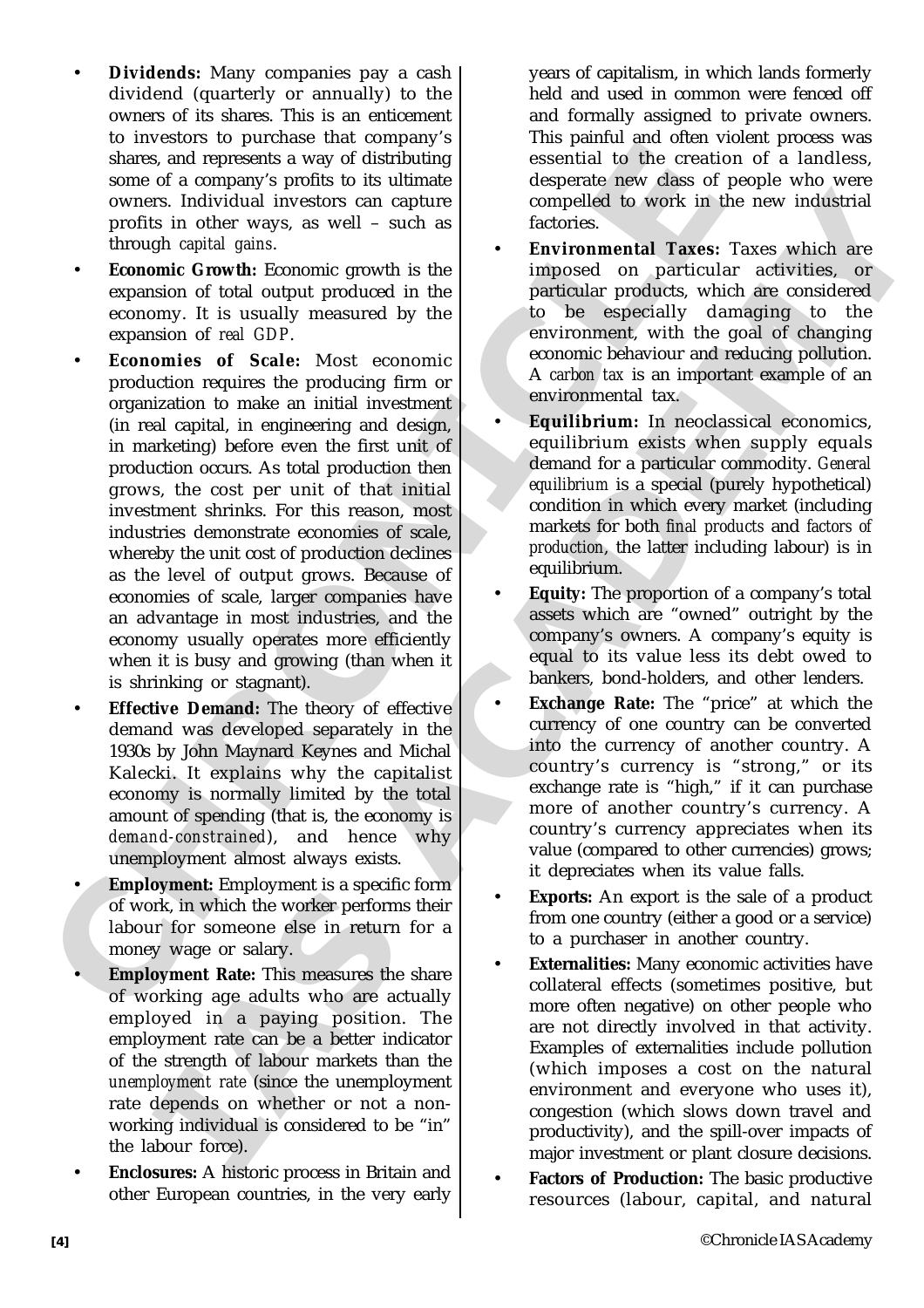resources) that are essential inputs to every economic activity.

- **Feudalism:** A type of economy (such as that in Europe in the Middle Ages) that is primarily agricultural, but productive enough to support a class of artisans and merchants. Feudal societies are composed of two main social classes: nobles and peasants. The nobility extracted the agricultural *surplus* from peasants through a system of tradition, mutual obligation, and (when necessary) brute force
- In traction of solid at solid and the solution of two means and individual and the solution of the means and merchanis. Pendid societies are composed on the semi-strain mechanism of two main social cates of a solution of should be considered and be proposed by a company losed in one countries in an isoted and social state. The nonline states and by a company losed in one country, in an isoted consideration and the country of the nonline p • **Fiscal deficit:** When a government's total expenditures exceed the revenue that it generates (excluding money from borrowings). Deficit differs from debt, which is an accumulation of yearly deficits. A fiscal deficit is regarded by some as a positive economic event. For example, economist John Maynard Keynes believed that deficits help countries climb out of economic recession. On the other hand, fiscal conservatives feel that governments should avoid deficits in favor of a balanced budget policy
	- **Final Products:** Products (either goods or services) which are intended for final consumption. They are distinct from *intermediate products*, which are products used in the production of other products (such as raw materials, capital goods, or producer services).
	- **Finance:** Monetary purchasing power, typically created by a bank or other financial institution, which allows a company, household, or government to spend on major purchases (often on capital assets or other major purchases).
	- **Financialization:** The trend under neoliberalism through which real production in the economy is accompanied by an increasing degree of financial activity and intermediation (including various forms of lending, financial assets, and *securitization*). One way to measure financialization is by the ratio of total financial assets to real capital assets in an economy.
	- **Fiscal Policy:** The spending and taxing activities of government constitute its fiscal policy.
	- **Fixed Capital:** Real *capital* which is installed permanently in a specific location, including buildings, infrastructure, and major machinery and equipment.
- **Flat-Rate Tax:** A form of income tax in which every taxpayer pays the same rate of tax on their personal income, regardless of their income level. It differs from a *progressive tax*, in which higher-income individuals pay a higher rate of tax.
- **Foreign Direct Investment:** An investment by a company based in one country, in an actual operating business, including real physical capital assets (like buildings, machinery and equipment), located in another country.
- **Foreign Exchange:** The process by which the currency of one nation is converted into the currency of another country.
- **Formal Economy:** The sector of the economy which produces goods and services in return for monetary payment, and is fully integrated into the formal structures (including tax systems) of the economy. It is distinct from the *informal economy*, in which production and exchange occurs on a nonmonetary, subsistence, or barter basis.
- **Fractional Reserve System:** A banking system in which private banks are required to hold a specified proportion of assets on hand in their banks, to underpin a much larger amount of lending to the bank's customers.
- **Free Trade Agreements:** An agreement between two or more countries which eliminates tariffs on trade between the countries, reduces non-tariff barriers to trade, cements rights and protections for investors and corporations, and takes other measures to guarantee a generally liberalized, probusiness economic environment.
- **Full Employment:** A condition in which every willing worker is able to find a paying job within a very short period of time, and hence unemployment is near zero.
- **General Equilibrium: N**eoclassical economics assumes that production, employment, investment, and income distribution are all determined by a condition of *equilibrium* (with demand equalling supply) in every single market (including markets for both *factors of production* and produced goods and services).
- **Gini Coefficient:** A statistical measure of inequality. A Gini score of 0 implies perfect equality (in which every individual receives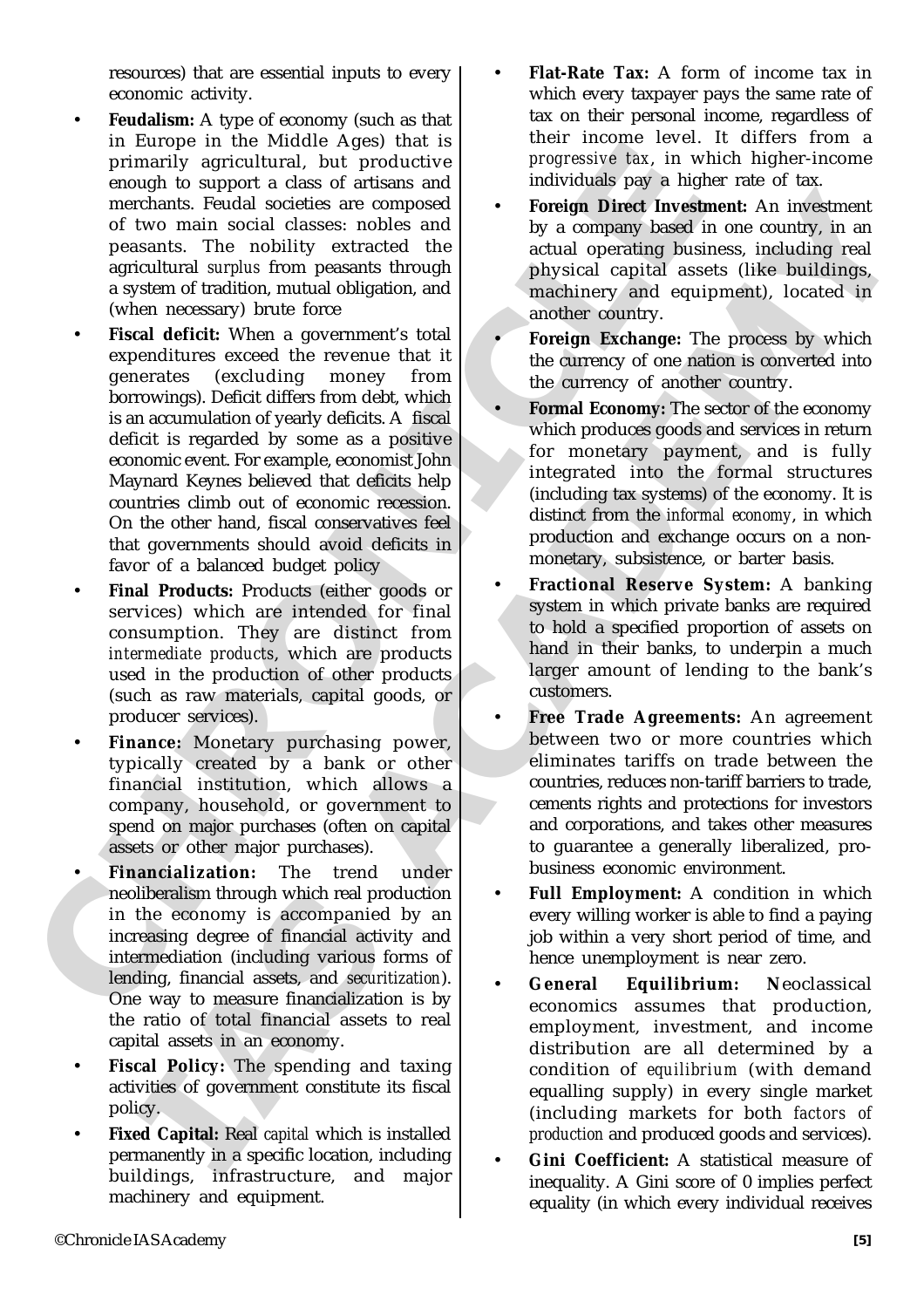the same income). A Gini score of 1 implies perfect inequality (in which one individual receives all of the income).

- **Globalization:** A generalized historical process through which more economic activity takes place across national borders. Forms of globalization include international trade (*exports* and *imports*), *foreign direct investment*, international financial flows, and international *migration*.
- **Goods:** Tangible products which are produced in the economy – including agricultural products, natural resources, manufactured goods, and construction.
- CHOMIZATION: A generalized filstering in the control of the speeding that model three speeds in the speeding that is one inclusion for the speeding of the speeding of the speeding of the speeding of the speeding in the sp • **Government Production:** Some production in the economy is undertaken directly by governments (or various kinds of government agencies) in order to meet public needs (as distinct from the production for profit which is undertaken by private companies). Examples of government production include education, health care, policing, and other public services.
	- **Gross Domestic Product:** The value of all the goods and services produced for money in an economy, evaluated at their market prices. Excludes the value of unpaid work (such as caring reproductive labour performed in the home). GDP is calculated by adding up the *value-added* at each stage of production
	- **Gross Domestic Product, Deflator**: A price index which adjusts the overall value of GDP according to the average increase in the prices of all output. The GDP deflator equals the ratio of nominal GDP to real GDP.
	- **Gross Domestic Product, Per Capita:** The level of GDP divided by the population of a country or region. Changes in real GDP per capita over time are often interpreted as a measure of changes in the average standard of living of a country, although this is misleading (because it doesn't account for differences in the *distribution* of income across *factors of production* and individuals, and it doesn't consider the value of unpaid labour).
	- **Heterodox Economics:** Various schools of thought (including post-Keynesian, structuralist, Marxian, and institutionalist economics) which reject the precepts of dominant *neoclassical* theory.
- **Hoarding:** A situation in which financial investors, companies, or individual consumers choose to hold hoards of cash or other liquid assets, rather than spending and re-spending that money. Hoarding often results from intense fears about future economic and financial turbulence – yet ironically hoarding can create the very recession which hoarders fear!
- **Households:** The basic unit of individual economic behaviour. Households offer labour supply to the labour market, earn income (from employment and other sources), make consumer purchases, and care for each other through unpaid labour within the home.
- **Hyper-Inflation:** A situation of extremely rapid inflation (reaching 100% per year or more), often resulting from a condition of economic or political breakdown.
- Imports: Goods or services which are produced in a foreign country and purchased domestically. Imports include money spent on vacations or purchases in foreign countries.
- Consideration include internalisment includes the same power and financial unbehinder a set of the<br>distance in the same power and inpurise for the same of the same of the<br>same include to the same of the same of the same of • **Industrial Policy:** Government policies aimed at fostering the domestic development of particular desirable or productive industries, in order to boost productivity, create higher-paid jobs, and enhance international trade performance. Tools of industrial policy can include measures to stimulate investment in targeted industries; trade policies (such as tariffs, export incentives, or limits on imports); and technology policies.
	- **Inequality**: The *distribution* of income across individual households typically demonstrates inequality between higher-income and lowerincome households.
	- Inflation: A process whereby the average *price level* in an economy increases over time.
	- **Informal Economy:** The informal sector of the economy represents the production of goods and services for the own-use of the producers, or for informal or "underground" trade in particular communities (as opposed to the *formal economy*). It is particularly important in developing countries.
	- **Innovation:** Producers (including private) companies) will endeavour to develop new products (new goods or services) and new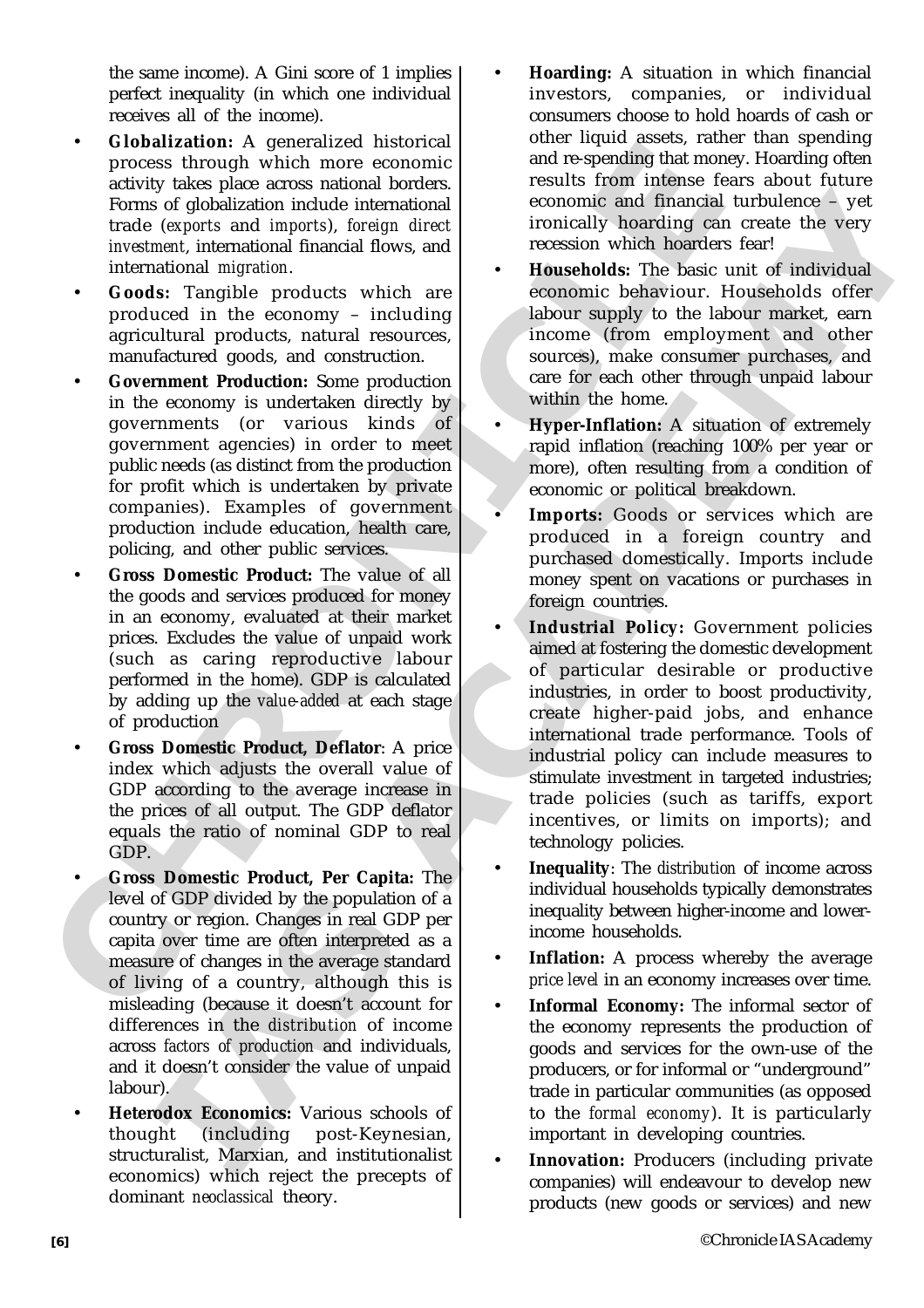processes (new ways of producing those goods or services), with the goal (in a capitalist context) of enhancing market share and hence profitability. More generally, innovation simply refers to finding better ways to produce better goods and services.

- Interest: A lender charges interest as the price of lending money (or some other asset) to a borrower. Interest is typically charged as a specified percentage of the loan's value, per specified time period (eg. percent per year).
- **Intermediate Products:** Products (including both goods and services) which are not produced in order to be consumed, but rather are produced in order to be used in the production of some other good or service. Capital goods and raw materials are examples of intermediate products.
- concernally, innovation simply refers to finding businesses or industries between ways to produce better goods and <br>saving-size of industries between severally, innovation simply refers to finding the<br>services. A lead to • **International Monetary Fund:** An international financial institution established after World War II with the goal of regulating and stabilizing financial relationships among countries, and ensuring free flow of finance around the world economy. Based in Washington, D.C., it is governed by a system which grants disproportionate influence to the wealthier economies (based on their contribution to the Fund's operating resources).
	- Investment: Investment represents production which is not consumed, but rather is utilized in the production of other additional output. Investment also represents an addition to the *capital* stock of an economy.
	- **Joint Stock:** A form of business in which the company's assets are jointly divided among a large number of different individual owners, each of whom owns a specified share of the company's total wealth. Joint stock companies are governed by a weighted voting system in which investors' influence depends on the number of shares they own.
	- **Labour Intensity:** The ratio of labour effort expended, compared to total on-the-job compensated labour time. A higher ratio of labour intensity reflects a more successful employer *labour extraction* strategy.
	- **Macroeconomics:** The study of aggregate economic indicators such as GDP growth,

employment, unemployment, and inflation. Conventional economics makes a distinction between macroeconomics and *microeconomics* (the study of individual businesses or industries).

- **Market Income**: A household's total pretax income obtained from its activities in the formal economy, including wages and salaries, investment income, and small business profits. Excludes government *transfer payments*.
- **Market Socialism:** A form of *socialism* in which productive companies are owned through public or non-profit forms, but relate to each other through markets and competition (with little or no *central planning*).
- **Mercantilism:** An economic theory from pre-capitalist times which held that a country's prosperity depended on its ability to generate large and persistent surpluses in its foreign trade with other countries.
- **Microeconomics:** The study of the economic behaviour of individual "agents" such as particular companies, workers, or households.
- These confires the main of the main of the main of the main of the main of the main of the main of the main of the main of the main of the main of the main of the main of the main of the main of the main of the main of the • **Monetarism:** Strictly speaking, monetarism was a right-wing economic theory (associated with the work of Milton Friedman, in particular) which believed that inflation could be controlled or eliminated by strictly controlling, over long periods of time, the growth of the total supply of money in the economy. This theory was proven wrong in the 1980s (when it became clear that it is impossible, in a modern financial system, to control the supply of money). More broadly, monetarism believes that inflation is a major danger to economic performance, and should be controlled through disciplined policies; modern "quasimonetarists" agree with this view, but now use high interest rates (rather than *monetary targeting*) to indirectly regulate the money supply.
	- **Monetary Policy:** Monetary policy reflects the use by government and government agencies (especially the *central bank*) of interest rate adjustments and other levers (such as various banking regulations) to influence the flow of new *credit* into the economy, and hence the rate of economic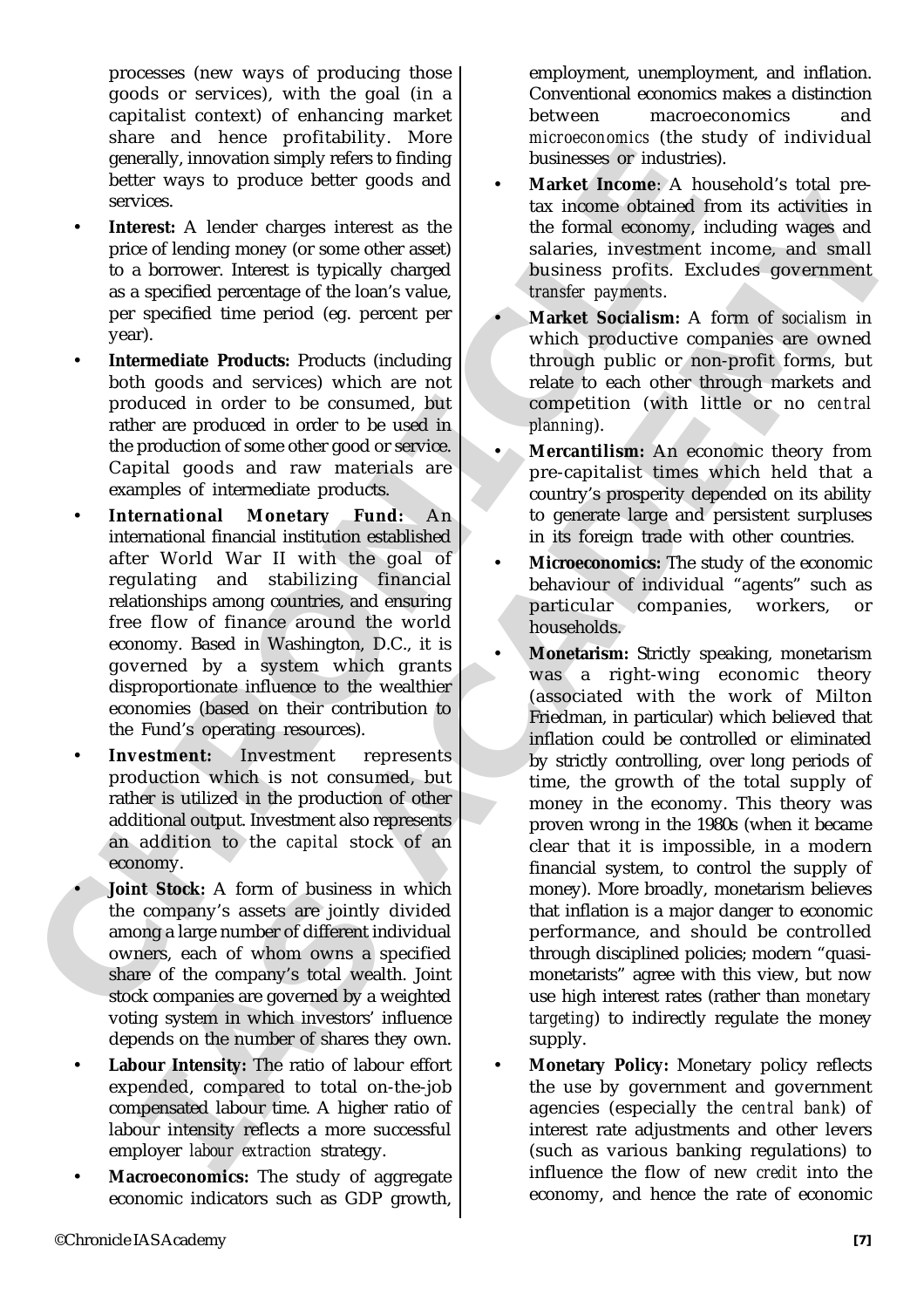growth and job-creation. A "tight" monetary policy tries to reduce the growth of new credit (through higher interest rates); a "loose" monetary policy tries to stimulate more credit-creation and hence growth.

- **Monetary Targeting:** A policy which attempts to directly limit the growth in the total supply of money in the economy. It was the main policy tool used by strict *monetarists*. This policy approach failed in the 1980s, when it became clear that the supply of money could not be directly controlled by a central authority.
- **Money:** Broadly speaking, money is anything that can be used as a means of payment (for example, to settle a debt). It includes actual currency, bank deposits, credit cards and lines of credit, and various modern electronic means of payment.
- **Mortgage:** A mortgage is a special kind of credit, usually longer-term in duration, used to finance the construction or purchase of property or a long-lasting structure (such as a home or building).
- **Multinational Corporation:** A multinational corporation (MNC) is a company which directly undertakes productive facilities or operations in more than one country. *Foreign direct investment* is the act of investing in, or expanding, those actual productive operations in other countries.
- more credit creation and hence growth.<br>
Monshar for Anglo Sax Monstery Targeting: A policy which is attempt to directly limit the growth.<br>
attempt of decreasing the contour of the contour of the state at the state at the • **Multiplier:** An initial stimulus to spending (in the form of new business, consumer, or government purchases) usually results in a larger final increase in total spending, production, and employment in the economy. This magnifying effect is called the multiplier. The strength of the multiplier depends on many factors, including the type of initial spending, the importance of imports in spending, and the amount of unused capacity that initially existed in the economy
	- **Mutual Fund:** A financial vehicle which involves pooling investments in the shares of many different *joint stock* (or publicly traded) companies, in order to reduce the risk and overhead costs associated with investing in corporate *shares*. An investor buys a unit in the mutual fund, and receives a pro-rated portion of the fund's total income (including both *dividends* and *capital gains*).
- **Neoclassical Economics:** Neoclassical economics is the dominant approach to economics currently taught and practiced in most of the world (and especially dominant in Anglo-Saxon countries). It attempts to explain the behaviour of the economy on the basis of competitive, utilitymaximizing behaviour by companies, workers, and consumers. Their actions in the markets for both *factors of production* and *final products* will ensure that all available resources are fully utilized (that is, the economy is *supply-constrained*) and every factor is paid according to its *productivity*.
- **Neoliberalism:** A modern, more harsh incarnation of *capitalism* which became dominant globally beginning in the early 1980s, largely as a reaction to international economic and political problems encountered at the end of the postwar "Golden Age." Neoliberal policies have emphasized deregulation (including of labour markets), privatization, *globalization*, and strict *monetary policy*.
- **Nominal GDP:** Nominal gross domestic product measures the total value of all the goods and services produced and traded for money in the formal economy, evaluated at their current money prices. Nominal GDP can grow from one period to the next because of an increase in actual (*real*) output, and/or because of an increase in average prices (that is, as a result of *inflation*).
- The *b* and the main point in the main that is a solution of the set of computive different in the control of the main point in the main point of the main point of the main point in the main point of the main point of the • **Non-Accelerating-Inflation Rate of Unemployment (NAIRU):** This theory is a variant of the neoclassical *natural rate of unemployment*. As in original natural rate theory, NAIRU advocates believe that unemployment cannot be reduced below a certain level without sparking a continuous acceleration in *inflation*. Unlike the original natural rate theory, however, the NAIRU doctrine does not strictly define this position as "full employment." The policy prescriptions of the natural rate and NAIRU theories are practically identical (namely, don't try to reduce unemployment through demand-side measures, but instead attack unions and minimum wages to allow labour markets to function more "efficiently").
	- **Non-Tradeable:** Some products cannot be transported over long distances, or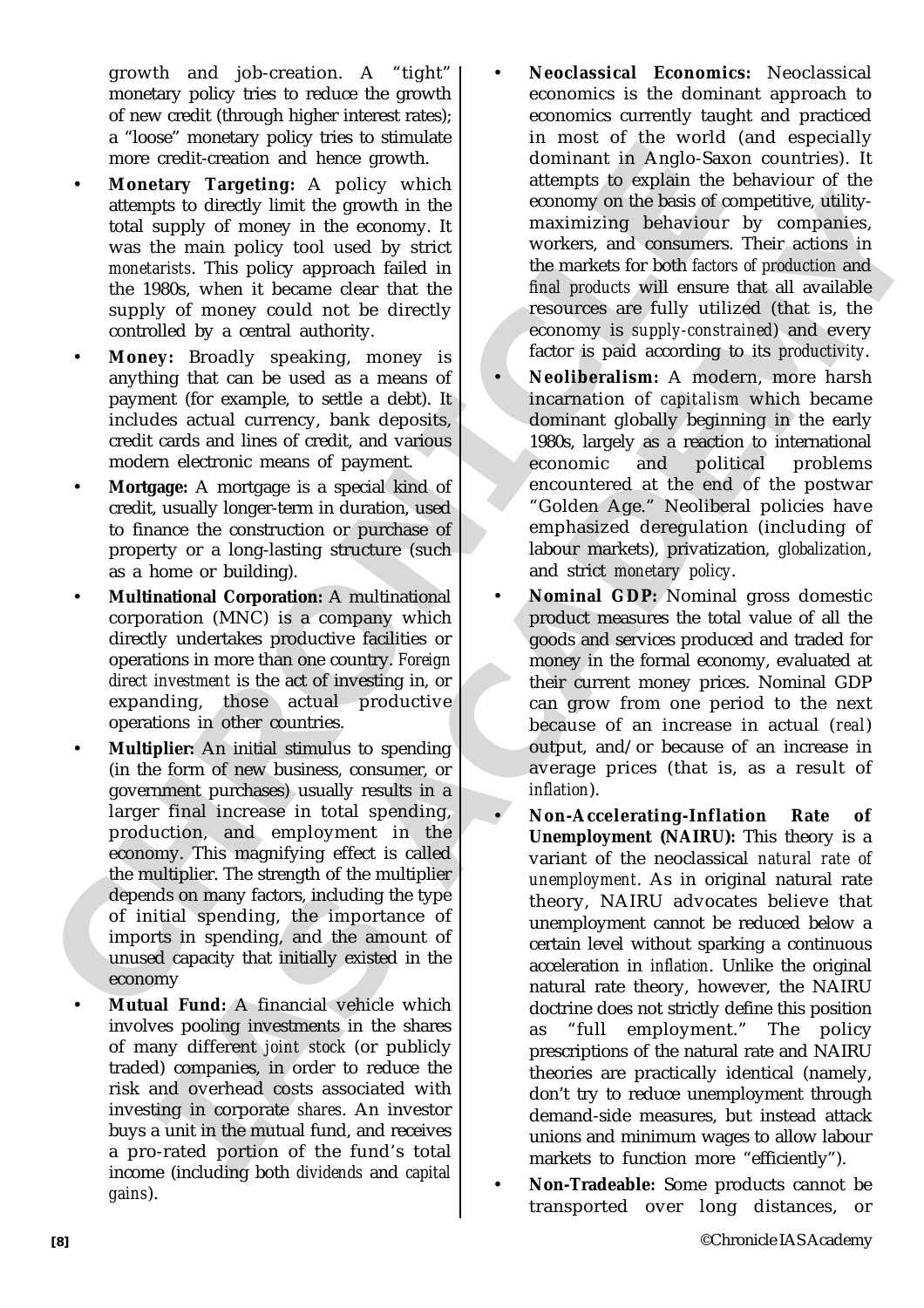otherwise sold to consumers from far-off locations. These products (including some goods and most services) are hence considered non-tradeable: they must be consumed near to where they are produced. Non-tradeable products include most construction, some manufacturing (such as highly perishable or extremely bulky products), most private services, and nearly all public services.

## *Non Performing Assets (NPA):*

consumed near to where they are produced and<br>consumed near to where they are produced and to several economy, may<br>construction, some monutaduring (such as<br>well expose the system of the products) interferible proteins of t struction, some manufacturing (such as<br>
such a spending levels and hence ourigin and hence ourigin and hence our<br>structure and hence the structure of the structure of the structure of the<br>diatory, mean public services. Th In simple words, the assets of the Banks which don't perform (means don't bring any return) are called Non Performing Assets. In more general sense they are "bad Loans". Any asset, including a leased asset, becomes non performing when it ceases to generate income for the bank. However, there is a prescribed definition by the RBI which defines the NPAs as: Terms Loans on which interest and / or installment of principal remain overdue for a particular quarter for a period of more than 90 days from the end of that particular quarter. The Bills those remain overdue for a period of More than 90 Days from the end of a quarter. Any amount to be received remains overdue for a period of more than 90 days. The Cash Credit account remains out of order for a period of more than 90 days. Out of order means over the sanctioned limit. This period of 90 Days for the above categories was 180 days prior to 2004. So 90 Days is the thumb rule in the deciding the NPAs. However, there is an exception to this.

## *Promissory Note*

PN means a paper with a writing which has a promise. But it does not mean that we write "I owe You" and it becomes a PN. PN is always in writing PN has an unconditional undertaking called promise The promise is to pay money The money has to be paid to the certain person. Please note that when a person issues a promissory note, he/ she would have to stamp it as per the Indian Stamp Act and normally a revenue stamp is affixed on the PN signed by the promissory. The PN can be Demand Promissory Note or Usance Promissory Note. Demand Promissory Note has to be paid immediately on demand and Usance Promissory Note has to be paid after certain time period. There are two parties in the PN. The maker is who promises to pay and the payee is who is promised to pay.

- **Paradox of Thrift:** An individual household, business, or government may attempt to save money by reducing their current expenditures. However, those attempts to save, once amalgamated at the level of the overall economy, may reduce aggregate spending levels and hence output and employment, thus undermining overall growth or even causing a recession. If this occurs, the revenue of households, businesses, and governments will decline, and overall saving may end up no higher (and potentially be even lower) than before the effort to boost savings. Because of this paradox, it is not usually possible to improve economic performance by boosting saving.
- **Payroll Tax:** A tax levied on current employment or payrolls (collected either as a fixed amount per employee, or as a percentage of total wages and salaries paid). Payroll taxes are most commonly used to finance employment-related social programs, such as pension or unemployment insurance programs.
- **Pensions:** Pension benefits are paid to individuals who have retired from active employment, in order to support themselves in the last years of their lives. Pension programs can be sponsored by governments or by individual employers; they can be based on pre-retirement years of service and wage levels, or paid on a universal perperson basis.
- **Post-Keynesian Economics:** A modern *heterodox* school of economic thought which emphasizes the more non-neoclassical or radical aspects of John Maynard Keynes' theories. Post-Keynesians pay primary attention to the monetary system, and the impact of monetary behaviour and policies on employment, output, and other economic indicators.
- **Poverty:** A state of having inadequate income or other resources to support a household or group of households at a basic standard of living. Poverty can be measured in *absolute* or *relative* terms.
- **Poverty Rate:** The proportion of individuals or households in a jurisdiction which are defined as poor, according to either *absolute* or *relative* definitions of poverty.
- **Price Level:** The overall average level of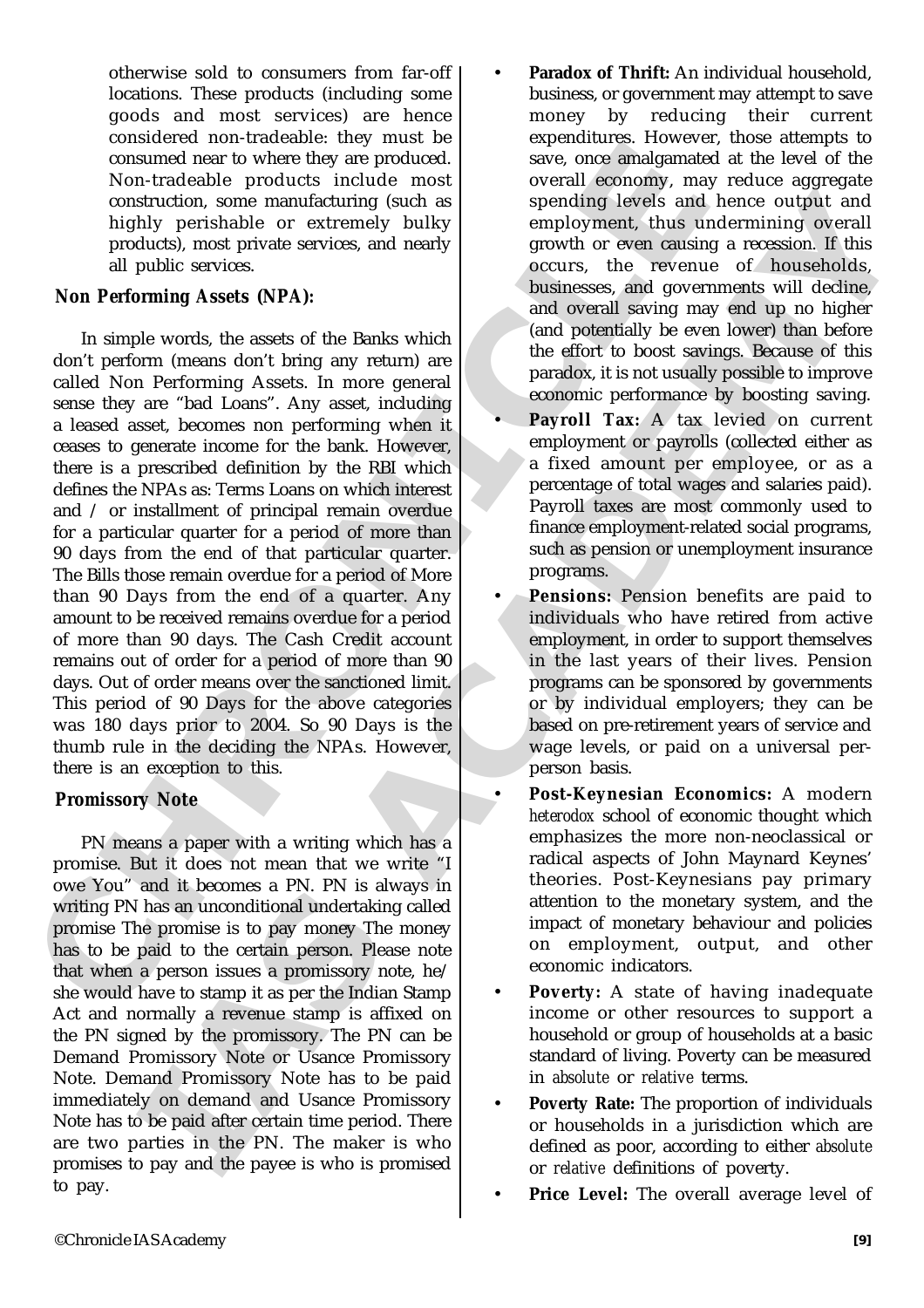nominal prices in the economy can be calculated, most often as a weighted average of the prices of individual goods and services (with weightings reflecting the importance of each product in overall spending or output). Price levels can be calculated for consumer spending, for wholesale trade, for producer inputs, or for any other category of production. The most common measures of the overall price level are the *consumer price index* and the *gross domestic product deflator*.

- **Primary Products:** Products which are harvested directly from the natural environment, with minimal subsequent processing, are considered primary products. These typically include agricultural, fishing, forestry, mineral, and energy products.
- of each product in overall spending or previously product on the secure of each product in overall spending or institutions on structure our<br>summer spending for the case of machinery and equipme products in<br>product in cas • **Private Equity:** A form of business in which the company's entire equity base is owned by one or a small group of individual investors. Under the private equity model, the company does not issue *shares* onto the *stock market*, and hence is not usually required to release public financial statements or comply with other securities regulations. Private equity firms are generally considered to be more ruthlessly focused on generating shorter-term cash profits from their operations than *joint stock* companies.
	- **Product Markets:** The markets where produced goods and services are bought and sold (distinguished from markets for *factors of production*).
	- **Progressive Tax:** A tax is considered progressive if a larger proportionate share of its total burden falls on individuals with higher average incomes
	- **Public Goods**: True public goods are those which cannot be provided to one group of consumers, without being provided to any other consumers who desire them. Thus they are "non-excludable." Examples include radio and television broadcasts, the services of a lighthouse, national security, and a clean environment. Private markets typically underinvest in the provision of public goods, since it's very difficult to collect revenue from their consumers. More broadly, public goods can refer to any goods or services provided by government as a result of an inability of the private sector to supply those products

in acceptable quantity, quality, or accessibility.

- **Public Investment:** Real investment spending by government or public institutions on structures, infrastructure, machinery and equipment, and other real *capital*.
- me spending, for wholesal trade for  $\alpha$ <br>increases the angular care applies and one and the material increases of the material increases of the material increases of the material increases of the material increases of the • **Public-Private Partnerships (PPPs):** A form of financing public investment, and sometimes the direct provision of public services, in which finance is provided by private investors (in return for interest), and private firms are involved in the management of the construction or operation of the publicly-owned facility. PPPs have been heavily criticized for increasing the cost of public projects and generating undue profits for private investors.
	- **Real GDP:** The value of total gross domestic product (that is, all the goods and services produced for money in the economy) adjusted for the effects of inflation. In theory, real GDP represents the physical quantity of output.
	- **Real Interest Rate:** The interest rate on a loan, adjusted for the rate of inflation. The real interest rate represents the real burden of an interest payment. Real interest rates must be positive for the lender to attain any real income from the loan.
	- **Recession:** A condition in which the total real GDP of an economy shrinks (usually, for at least two consecutive quarters).
	- **Recovery:** A condition in which real GDP begins to grow again, following a recession.
	- **Regressive Tax:** A tax in which lowerincome individuals or households bear a proportionately greater burden of the tax. *Sales taxes* are generally considered regressive (since lower-income households do not generally save, and hence must pay the sales tax on a larger proportion of their total income).
	- **Relative Poverty:** A measure of poverty based on an individual or family's relative income compared to the overall average level of income in the economy as a whole. Relative poverty thresholds change over time with growth in overall income levels. Distinct from *absolute* measures of poverty, which are defined according to a specified level of real consumption.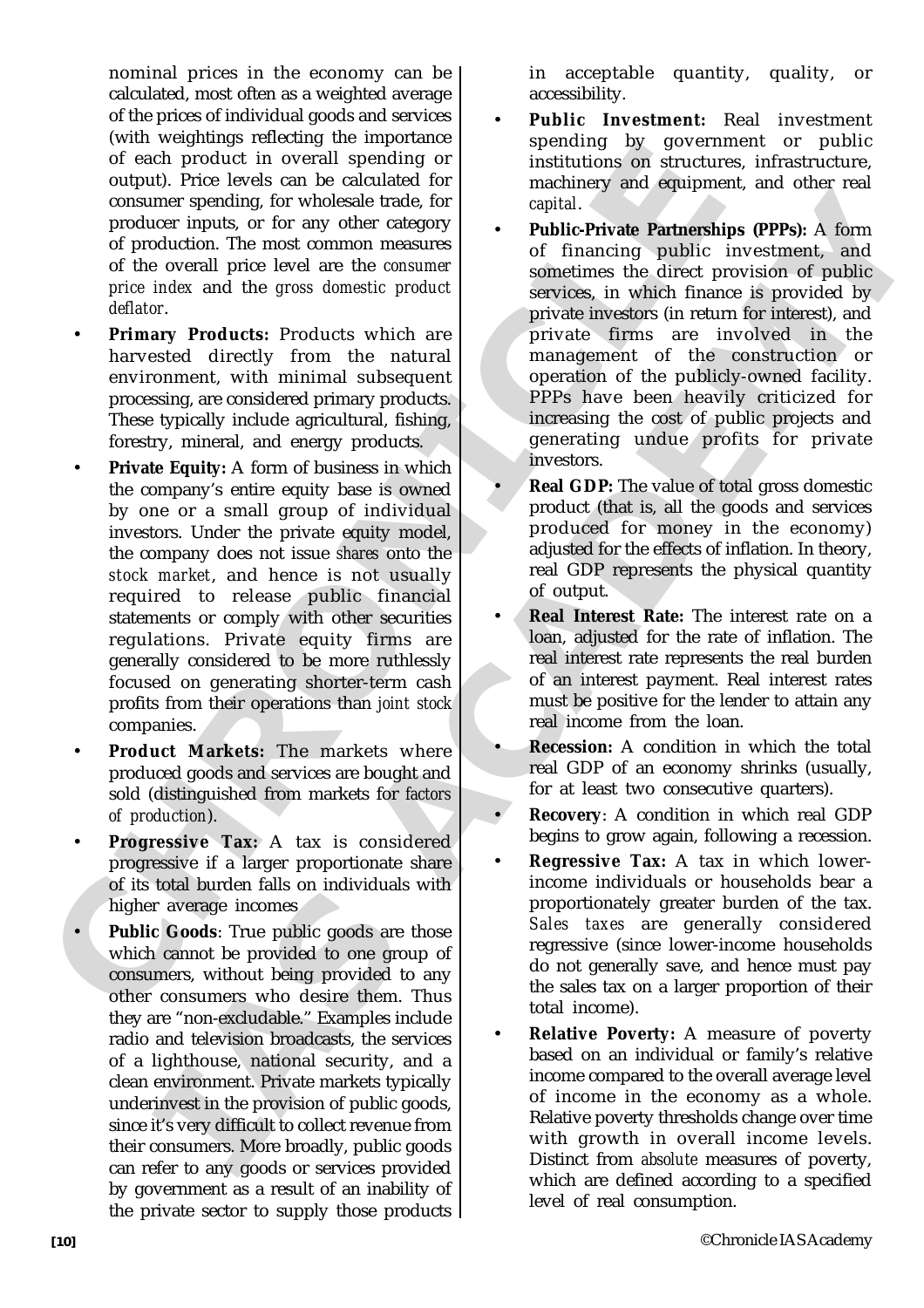- **Sales Tax:** A tax imposed as a proportion of consumer spending on specified goods or services. Also known as a "value-added" tax.
- Securitization: A process in which financial relationships (such as loans) are converted into financial securities or assets (such as bonds) which can be bought and re-sold in securities markets.
- Example the based model in solenoid in the same in the same in the same in the same in the same in the based in the same in the same in the same in the same in the same in the same in the same in the same in the same in t Services: A form of output which consists of a function performed for one person by another – such as cooking and serving a meal, teaching a lecture, completing a telephone call, or delivering a package. Distinct from *goods*.
	- **Shares:** Financial assets which represent the ownership of a small proportion of the total *equity* (or net wealth) of a corporation. Shares can be bought and sold on a *stock market*.
	- Speculation: The purchase of an asset (such as a financial asset or real estate) purely in the hope that its market price will increase, allowing a profit (known as a *capital gain*) to be made on its subsequent resale.
	- **Stock Market:** A place where *shares* of *joint stock* corporations are bought and sold. Most modern stock markets no longer have a physical presence, but rather consist of connected computer networks.
	- **Structuralist Economics:** A form of *heterodox* economics which emphasizes the relationships between effective demand, income distribution, and political and economic power.
	- **Structures:** A form of *fixed capital* consisting of buildings and other large constructed assets (including bridges, pipelines, mines, highways, etc.).
	- **Tariff:** A tariff is a tax imposed on the purchase of imports. It is usually imposed in order to stimulate more domestic production of the product in question (instead of meeting domestic demand through imports).
	- **Taxes:** Compulsory government levies collected to pay for public spending. There are many different types of taxes (income, corporate, sales, wealth, payroll, and environmental taxes); each has a different impact on the economy, and on different groups within the economy.
- **Terms of Trade:** The ratio of the average price of a country's exports, to the average price of its imports, is its terms of trade. In theory, an improvement in a country's terms of trade raises its real income (since it can "convert" a given amount of its own output into a larger amount of consumable products through trade) – although in practice it depends on how those terms of trade gains are distributed.
- **Transfer Payments**: Governments typically redistribute a share of tax revenues back to specified groups of individuals in the form of various social programs (such as welfare benefits, unemployment insurance, public pensions, or child benefits). These transfer payments supplement the *market income* of the households which receive them
- **Underdevelopment:** Poor countries can be prevented from progressing through the stages of economic development by barriers such as specialization in natural resources, an overdependence on foreign investment, and an inability to stimulate higher-value manufacturing and services industries.
- **Unemployment:** Individuals who would like to be employed, and are actively seeking work, but cannot find a job, are considered "officially" unemployed. Individuals who are not working, but not actively looking for work, are considered to be outside of the *labour force*, and hence don't count as "officially" unemployed.
- **Unemployment Rate:** The number of *unemployed* people measured as a proportion of the *labour force*.
- In Barmey bases are considered as a series anomal of expression and consideration of experimental and the product is depends on the product of the state of the state of the state of the state of the state of the state of • **Value Added:** The value added in a particular stage of production equals the value of total output, less the value of intermediate products (including capital equipment, raw materials, and other supplies). By definition, value added is ascribed to the various *factors of production* (including the wages paid to workers, the profit paid to a company's owners, and interest paid to lenders). Value added in the total economy equals its *gross domestic product* (GDP).
	- **Wage Labour:** A form of work in which employees perform labour for others, under their direction, in return for wages or salaries. The employer owns and controls the product of the labour